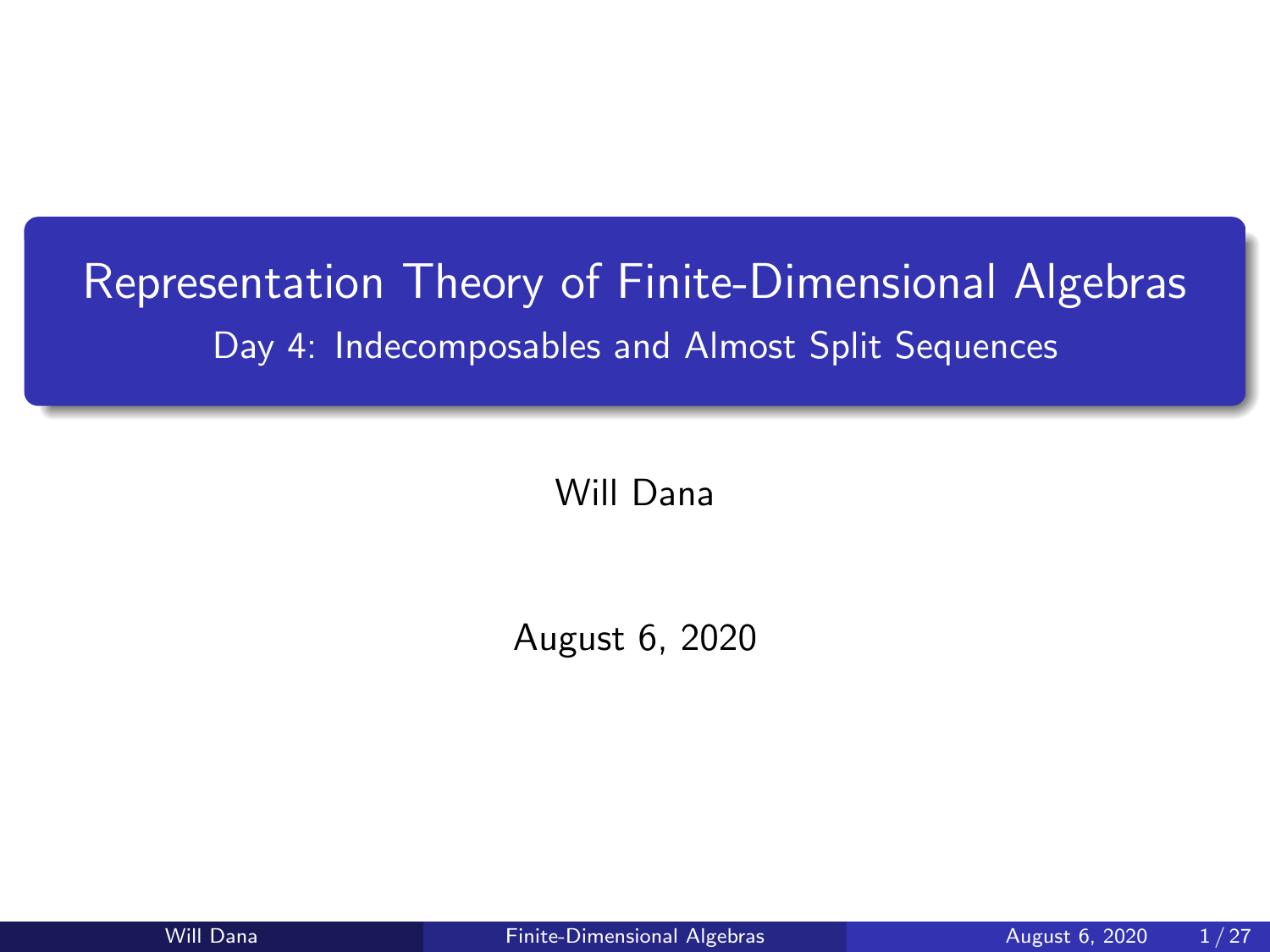





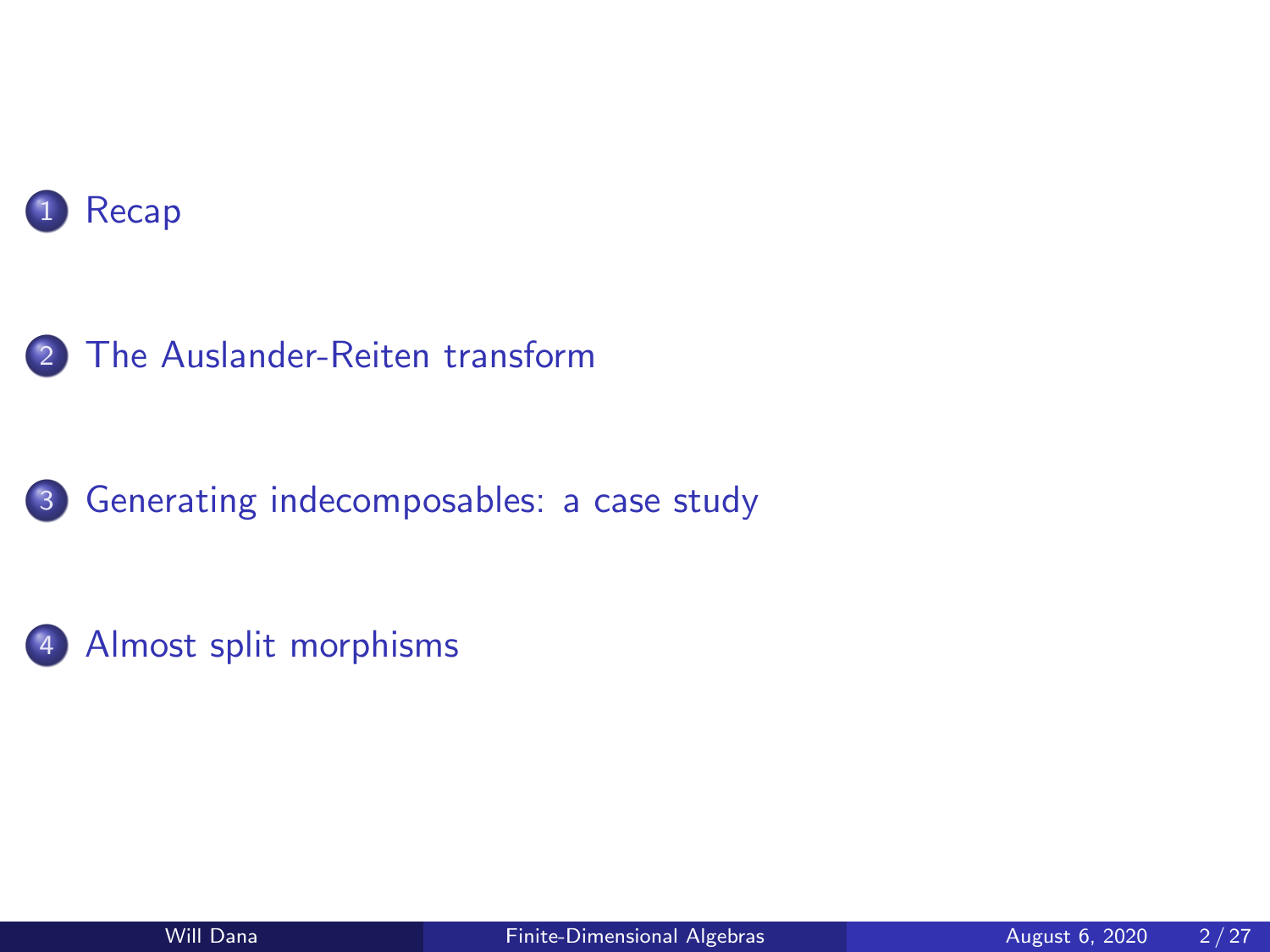## <span id="page-2-0"></span>We introduced two notions of duality between left and right modules:

- $A^*:=\mathsf{Hom}_\Lambda(A,\Lambda)$ , which is only a duality for projectives
- $DA := Hom_k(A, k)$ , which works on anything
- We gave a bijection between projective modules and injective ones:

$$
P\mapsto D(P^*).
$$

To use (−) <sup>∗</sup> with modules which aren't projective, we defined the transpose.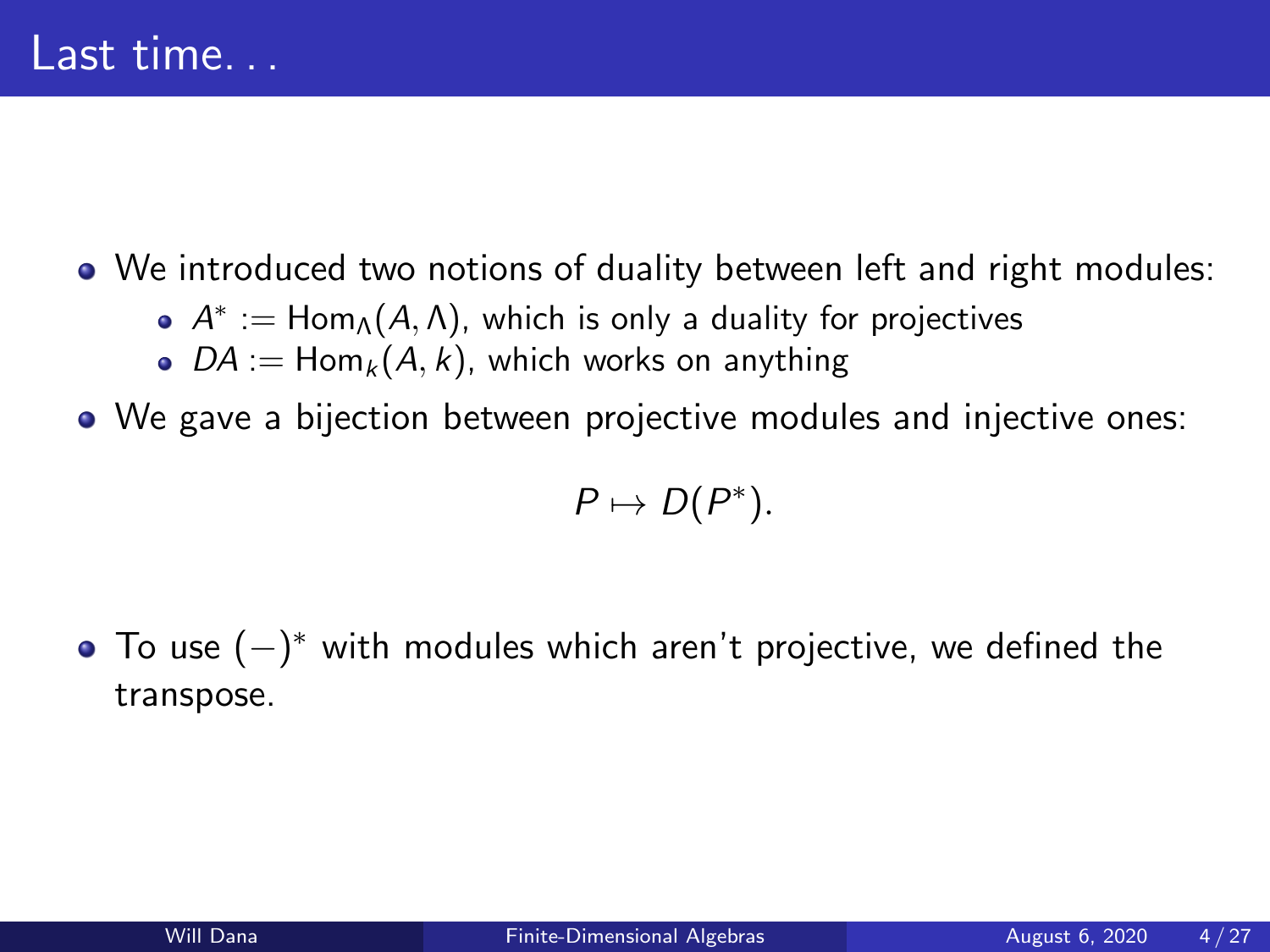# Last time...

### Definition

An exact sequence

$$
P_1 \xrightarrow{f_1} P_0 \xrightarrow{f_0} A \to 0
$$

is a **minimal projective presentation** if  $P_0$  is a projective cover of A, and  $P_1$  is a projective cover of ker( $f_0$ ).

### Definition

Let

$$
P_1 \xrightarrow{f_1} P_0 \xrightarrow{f_0} A \to 0
$$

be a minimal projective presentation of the left module A. Then the tranpose  $Tr(A)$  is the right module which makes the following sequence exact:

$$
P_0^* \xrightarrow{f_1^*} P_1^* \to \text{Tr}(A) \to 0
$$

That is,  $Tr(A) = coker(f_1^*)$ .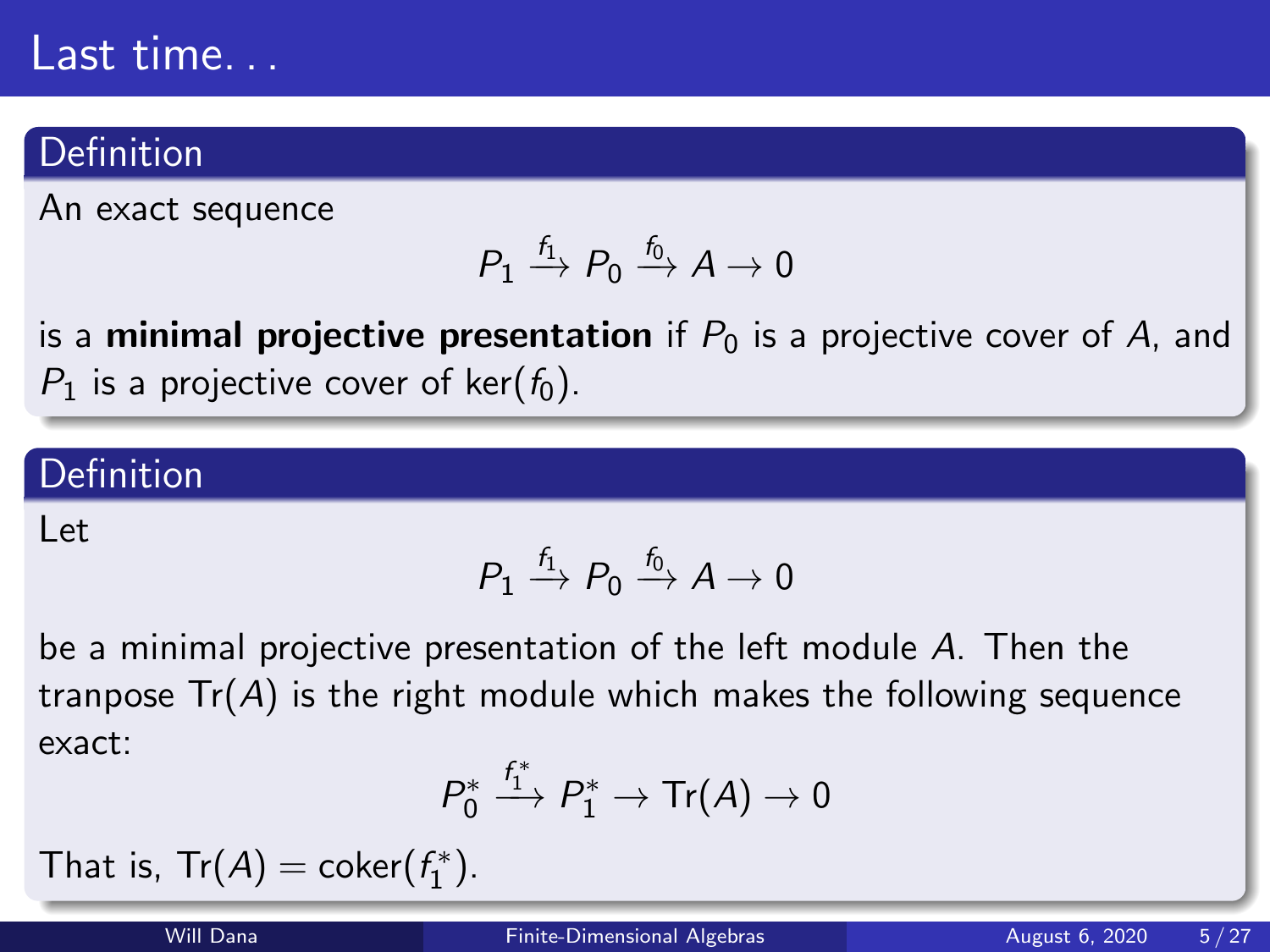## <span id="page-4-0"></span>Proposition

If P is projective, then  $Tr(P) = 0$ .

## Proposition

Suppose A is indecomposable and not projective, and that

$$
P_1 \xrightarrow{f_1} P_0 \xrightarrow{f_0} A \to 0
$$

is a minimal projective presentation of A. Then

$$
P_0^* \xrightarrow{f_1^*} P_1^* \xrightarrow{\pi} \text{Tr}(A) \to 0
$$

is a minimal projective presentation of  $Tr(A)$ .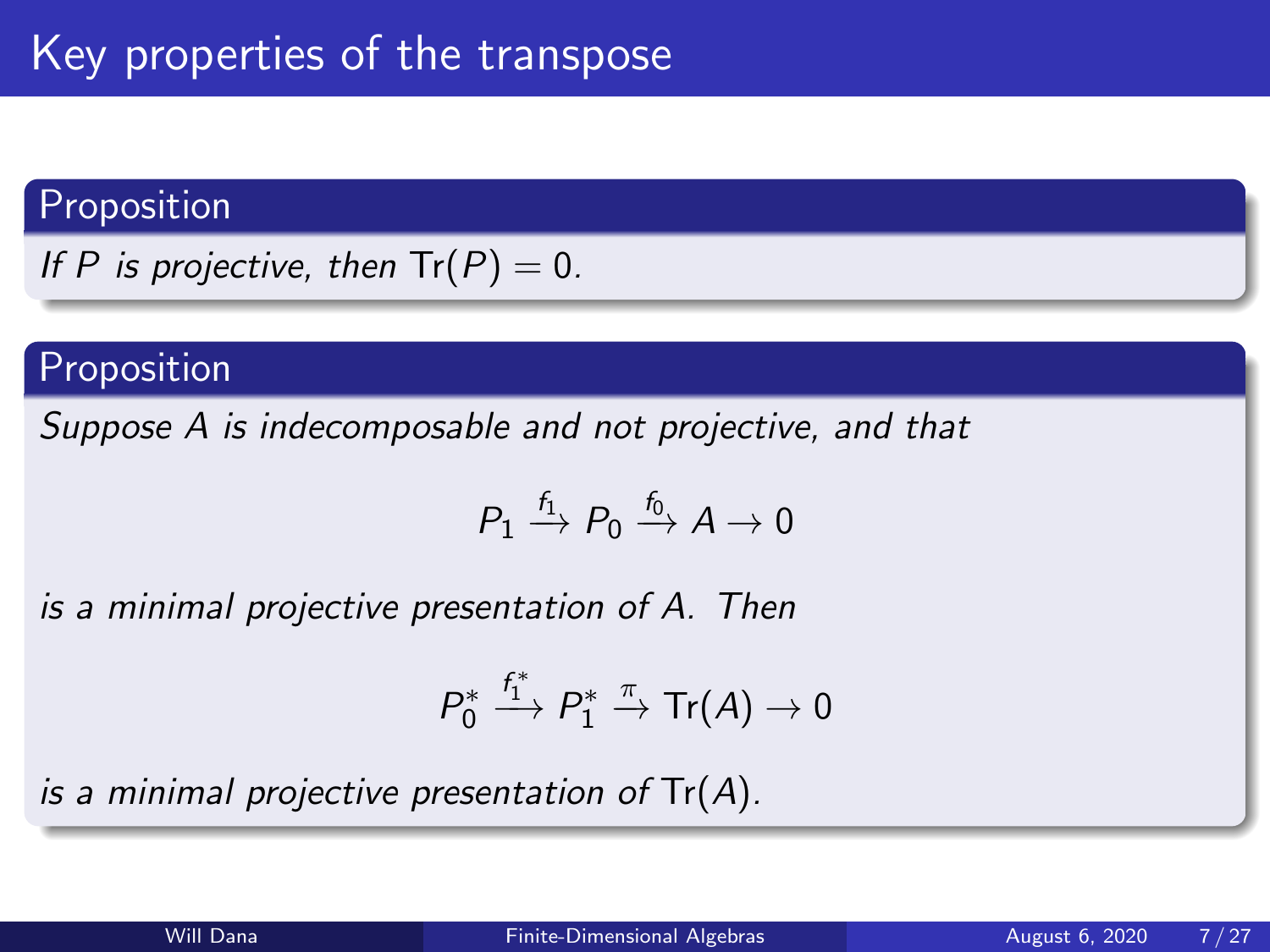# Some nice consequences regarding the transpose

## Proposition

(1)  $\text{Tr}(A \oplus B) \cong \text{Tr}(A) \oplus \text{Tr}(B)$ 

Suppose A is indecomposable and not projective. Then

 $(2)$  Tr(Tr(A)) ≅ A.

 $(3)$  Tr(A) is indecomposable.

## Proof.

(1) Projective covers and  $(-)^*$  commute with direct sums.

(2) We can reuse the minimal projective presentation

$$
P_0^* \to P_1^* \to \text{Tr}(A) \to 0
$$

to compute  $Tr(Tr(A))$ , in the process just getting the original presentation of A back.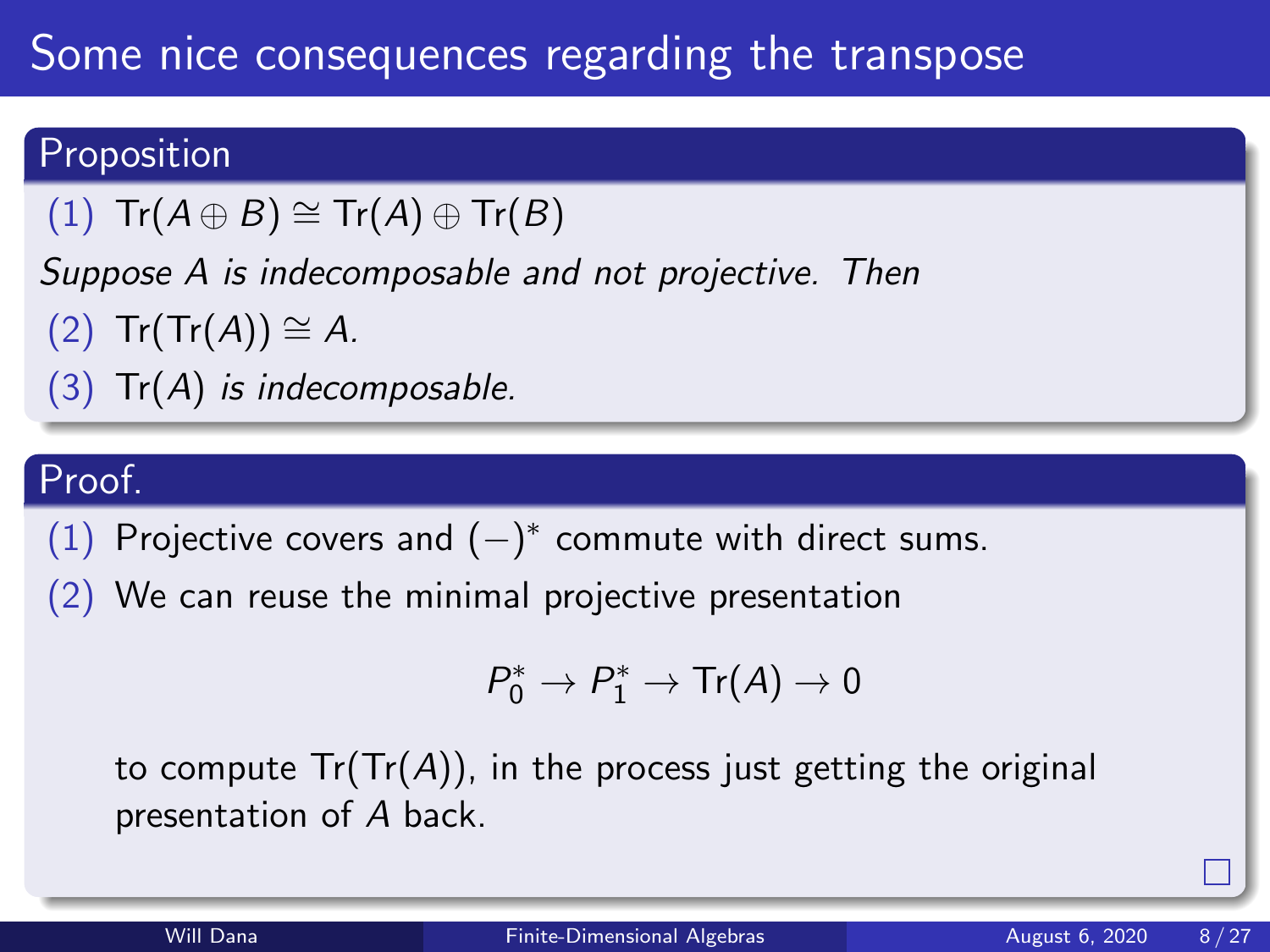# Some nice consequences regarding the transpose

## Proposition

 $(1)$  Tr $(A \oplus B) \cong Tr(A) \oplus Tr(B)$ 

Suppose A is indecomposable and not projective. Then

 $(2)$  Tr(Tr(A))  $\cong$  A.

 $(3)$  Tr $(A)$  is indecomposable.

## Proof.

(3) Suppose instead  $Tr(A)$  is decomposable. We can assume  $Tr(A)$  has a nonprojective indecomposable summand  $B_1$ : if not, it would be projective, and  $Tr(Tr(A)) = 0$ , contradicting (2). Then write  $Tr(A) \cong B_1 \oplus B_2$ . We have  $A \cong Tr(Tr(A)) \cong Tr(B_1) \oplus Tr(B_2)$ . Since A is indecomposable,  $Tr(B_2) = 0$ . But then  $Tr(Tr(B_1)) = Tr(A) = B_1 \oplus B_2$ , contradicting (2).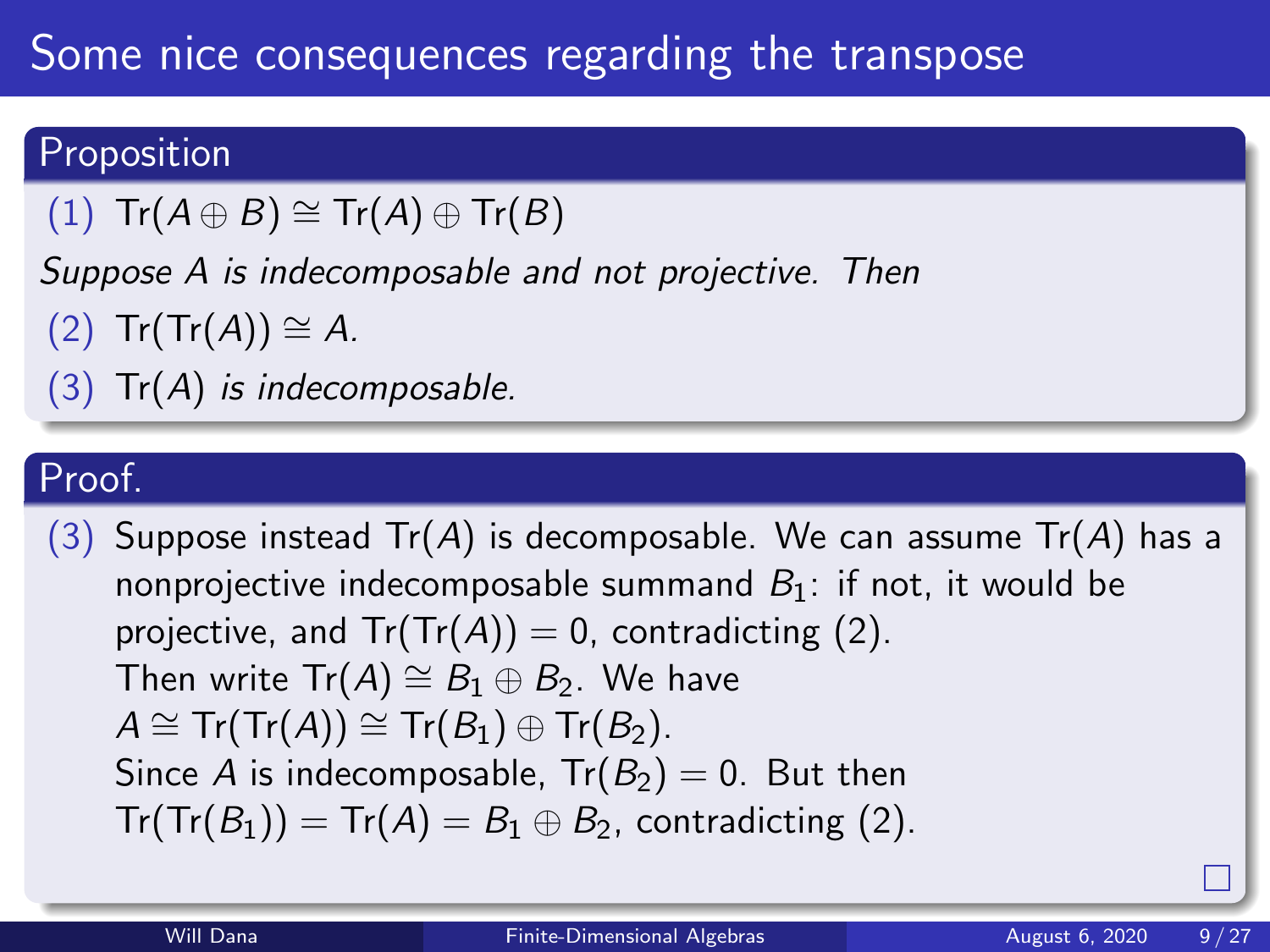### Proposition

The transpose gives a bijection between indecomposable nonprojective left Λ-modules and indecomposable nonprojective right Λ-modules.

Now we use the duality  $D$  to move things back into the realm of left modules!

### Definition

The **Auslander-Reiten transform** is the operation  $D$  Tr.

### Proposition

The Auslander-Reiten transform D Tr gives a bijection between indecomposable nonprojective left modules and indecomposable noninjective left modules.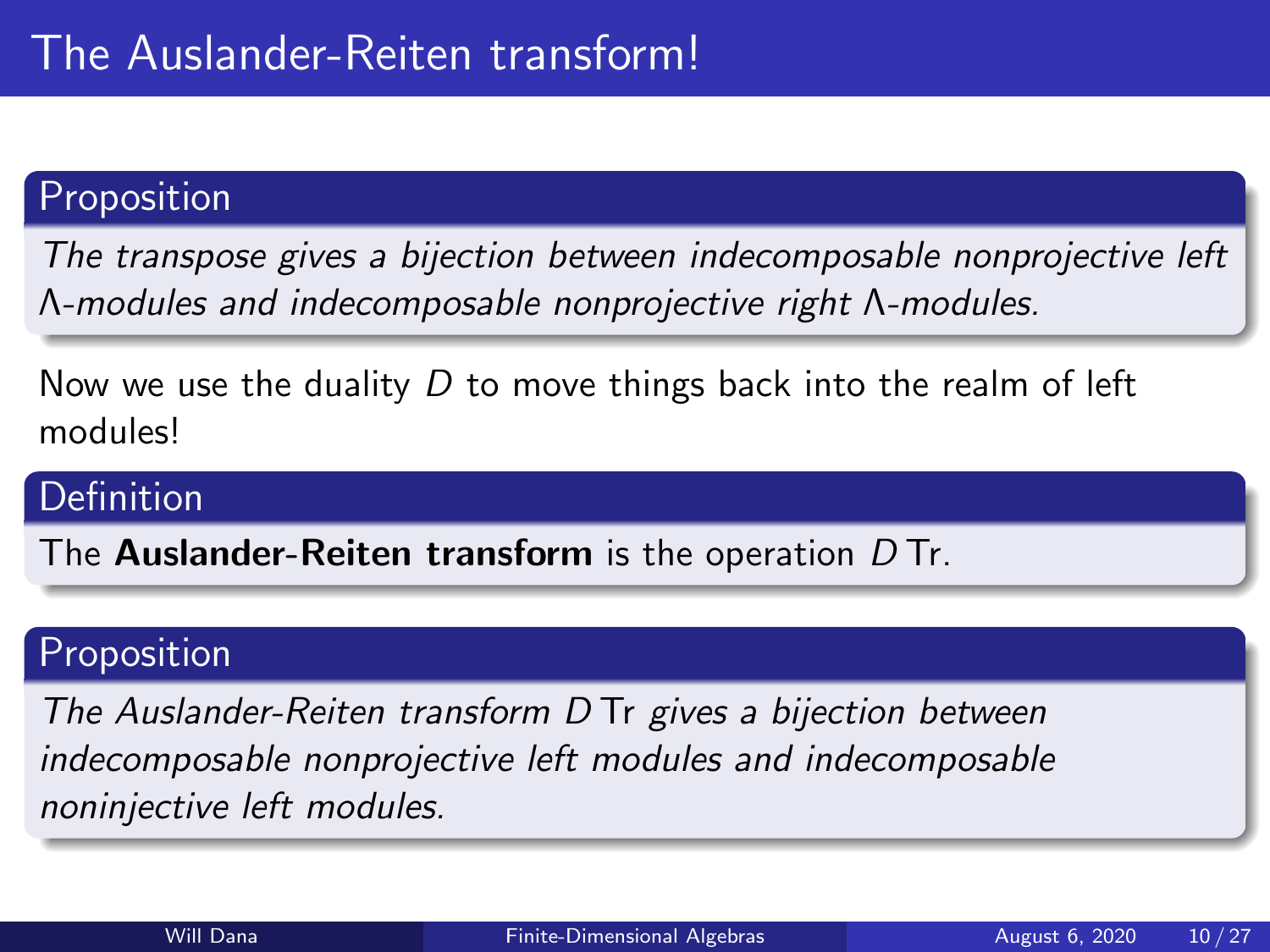# Back to quivers

Earlier, we looked at the quiver

$$
1\rightarrow 2\mathop{\searrow}\limits^{~\nearrow}{\mathop{4}\limits^{3}}
$$

and found the transpose of the simple  $S_2$ :

$$
\text{Tr} \quad 0 \to k \begin{matrix} 0 \\ 0 \end{matrix} = k \begin{matrix} k \\ k \end{matrix} \begin{matrix} k \\ k \end{matrix}
$$

Now when we apply the duality  $D$ , this flips all the arrows back:

$$
D \text{Tr} \quad 0 \to k \begin{matrix} 0 \\ 0 \end{matrix} = k \to k \begin{matrix} k \\ k \end{matrix}
$$

In short:  $D Tr(S_2) = P_1$ .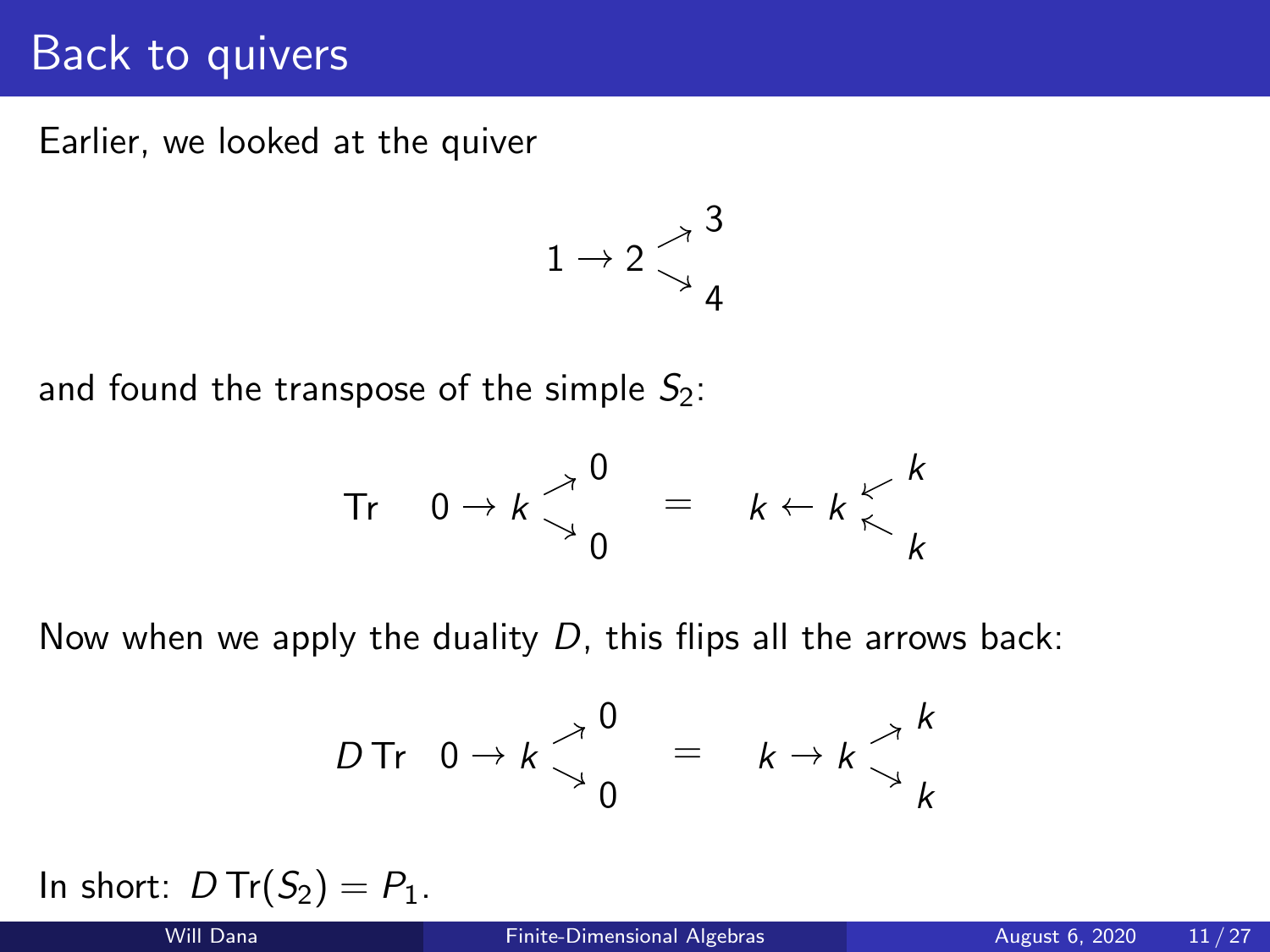- <span id="page-9-0"></span>• The complexity of our module category boils down to how many indecomposables there are, and how long they are.
- This can vary wildly:
	- $\bullet$   $\circ$   $\rightarrow$   $\circ$  has three:

$$
\mathbb{C}\to 0,\quad 0\to \mathbb{C},\quad \mathbb{C}\to \mathbb{C}
$$

•  $\circ \rightrightarrows \circ$  has a parametrized family (and more besides!):

$$
\mathbb{C} \xrightarrow[t]{\hspace{0.5cm}1} \mathbb{C}
$$

A powerful aspect of the Auslander-Reiten transform is that it generates new indecomposables from old ones.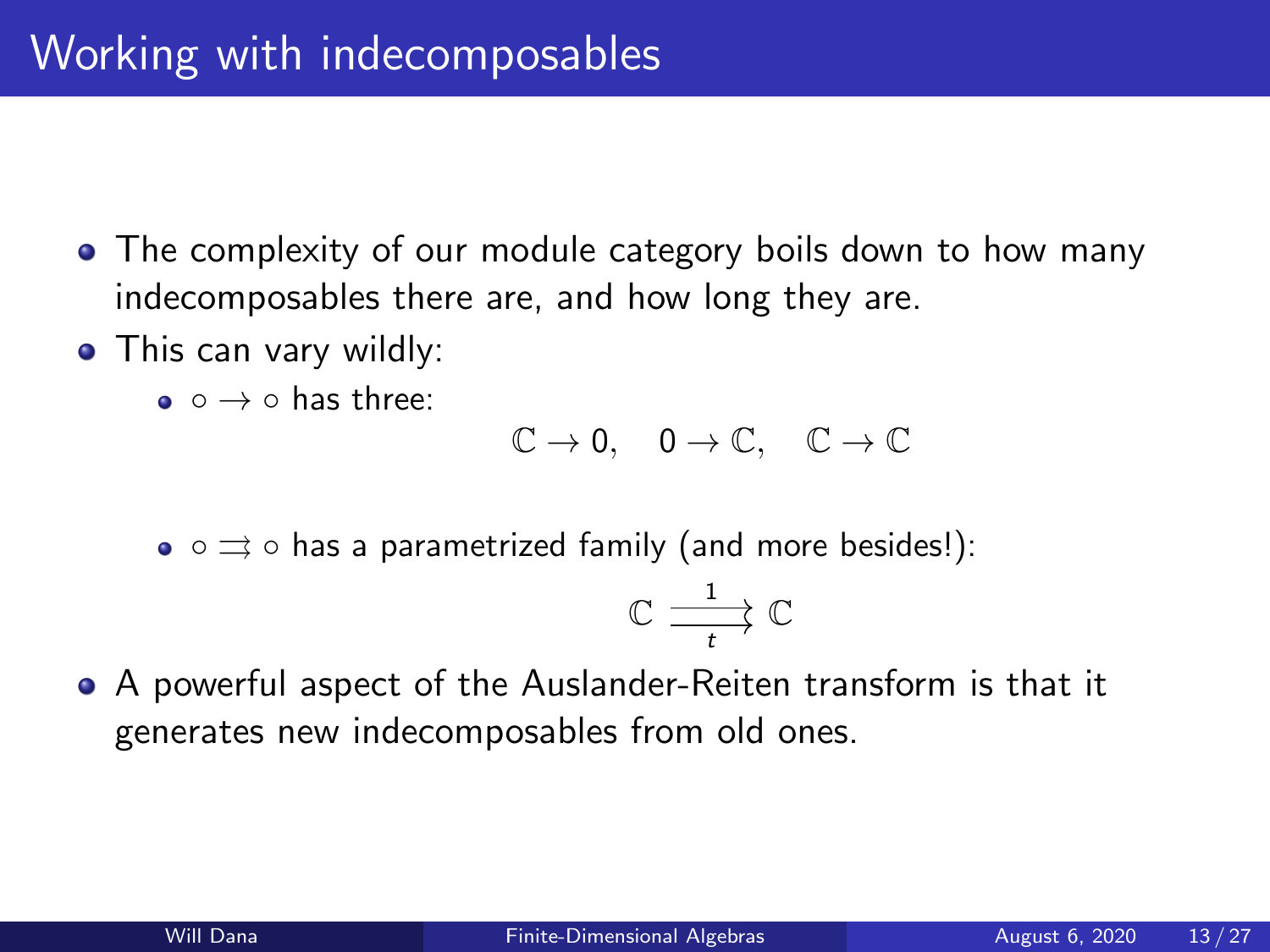This is a very small algebra, only 3-dimensional. Nonetheless:

#### Theorem

 $\Lambda:=k[x,y]/(x,y)^2$  has infinitely many nonisomorphic indecomposable modules.

- Proving this will bring together all the tools we've developed so far.
- The key idea: starting with a simple module, iterate the inverse Auslander-Reiten transform Tr D.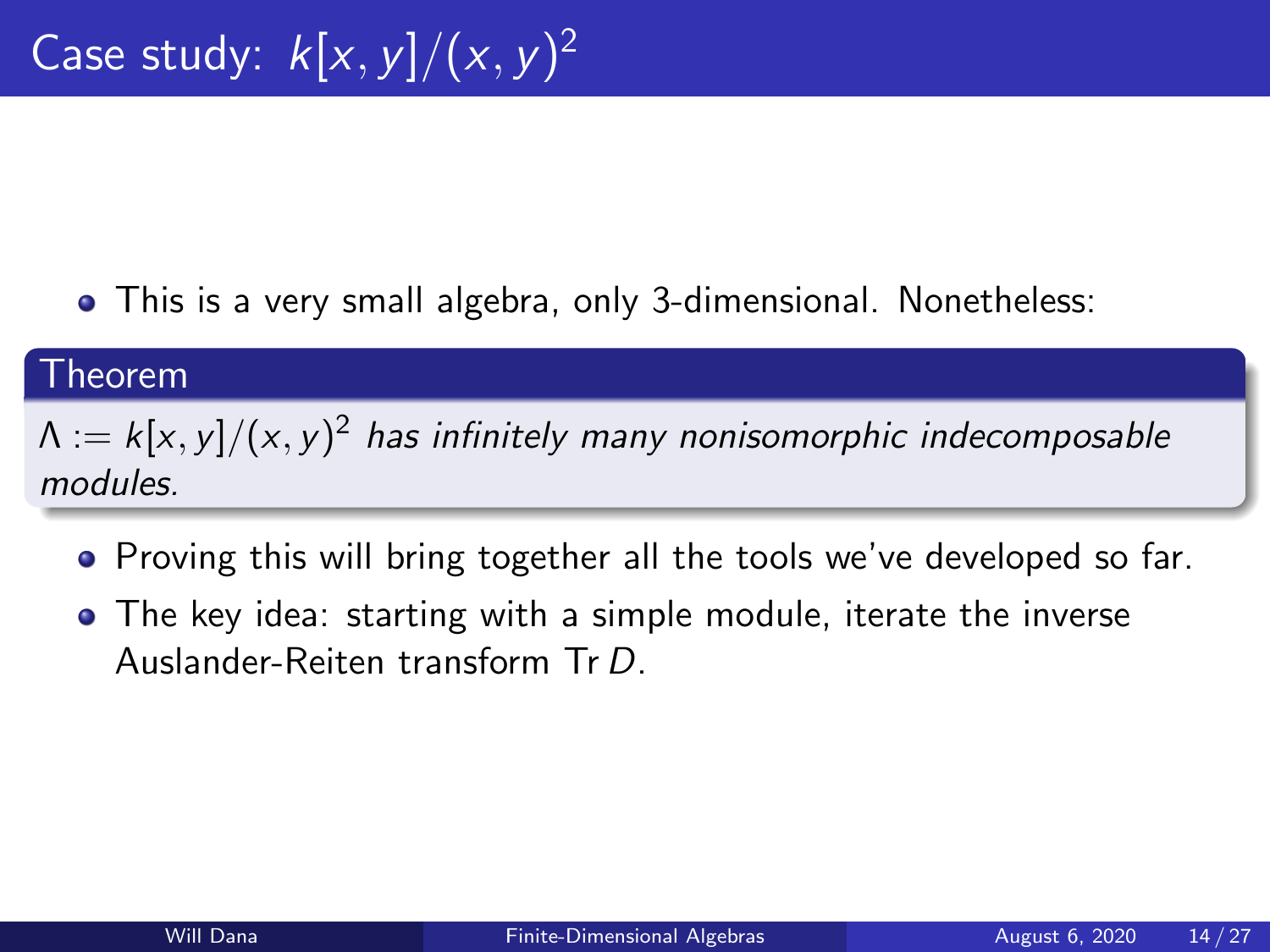Let  $\Lambda := k[x,y]/(x,y)^2$ 

- This algebra has several things going for it:
- It's commutative, so  $\Lambda$ -mod  $\cong$  mod- $\Lambda$  in a nice way.
- It's a local ring, with maximal ideal  $(x, y)$ . Thus  $\mathfrak{r} = (x, y)$ .
- Then  $S := \Lambda/\mathfrak{r}$  is the unique simple module, and the only indecomposable projective module is Λ itself.
- $\mathfrak{r}^2=0.$  So for any module  $C$ ,  $\mathfrak{r} C$  is annihilated by  $\mathfrak{r},$  and  $\mathfrak{r} C$  is semisimple. In particular,  $\mathfrak{r} \cong \mathcal{S}^2$ .

In fact:

#### Lemma

For C indecomposable but not simple,  $\mathfrak{r}C =$  soc C.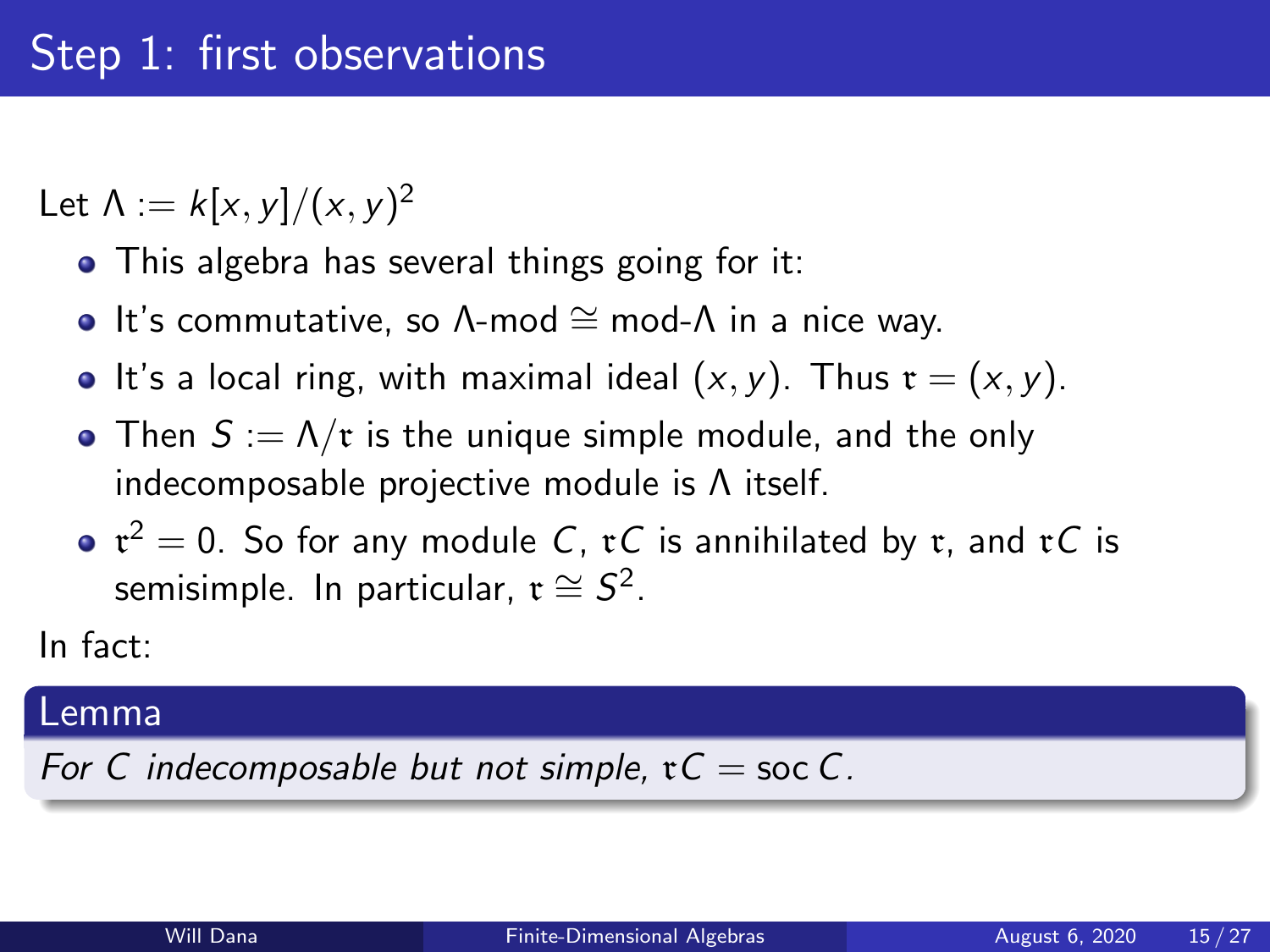# Step 2: radicals and socles

#### Lemma

For C indecomposable but not simple,  $\mathfrak{r}C =$  soc C.

## Proof.

Suppose not. Then we can write soc  $C \cong \mathfrak{r}C \oplus K$  for some other semisimple  $K$ . Then the composition

$$
K \hookrightarrow C \to C/\mathfrak{r} C
$$

is injective.

Since  $C/\mathfrak{r}C$  is semisimple, this composition is a split injection, so we can get a map  $C/\mathfrak{r} \mathcal{C} \to \mathcal{K}$  making this composition the identity:

$$
K \hookrightarrow C \to C/\mathfrak{r} C \to K
$$

But this shows  $K \hookrightarrow C$  is also a split injection. Since C is indecomposable,  $K \cong C$ . This implies C is simple.

Will Dana [Finite-Dimensional Algebras](#page-0-0) August 6, 2020 16/27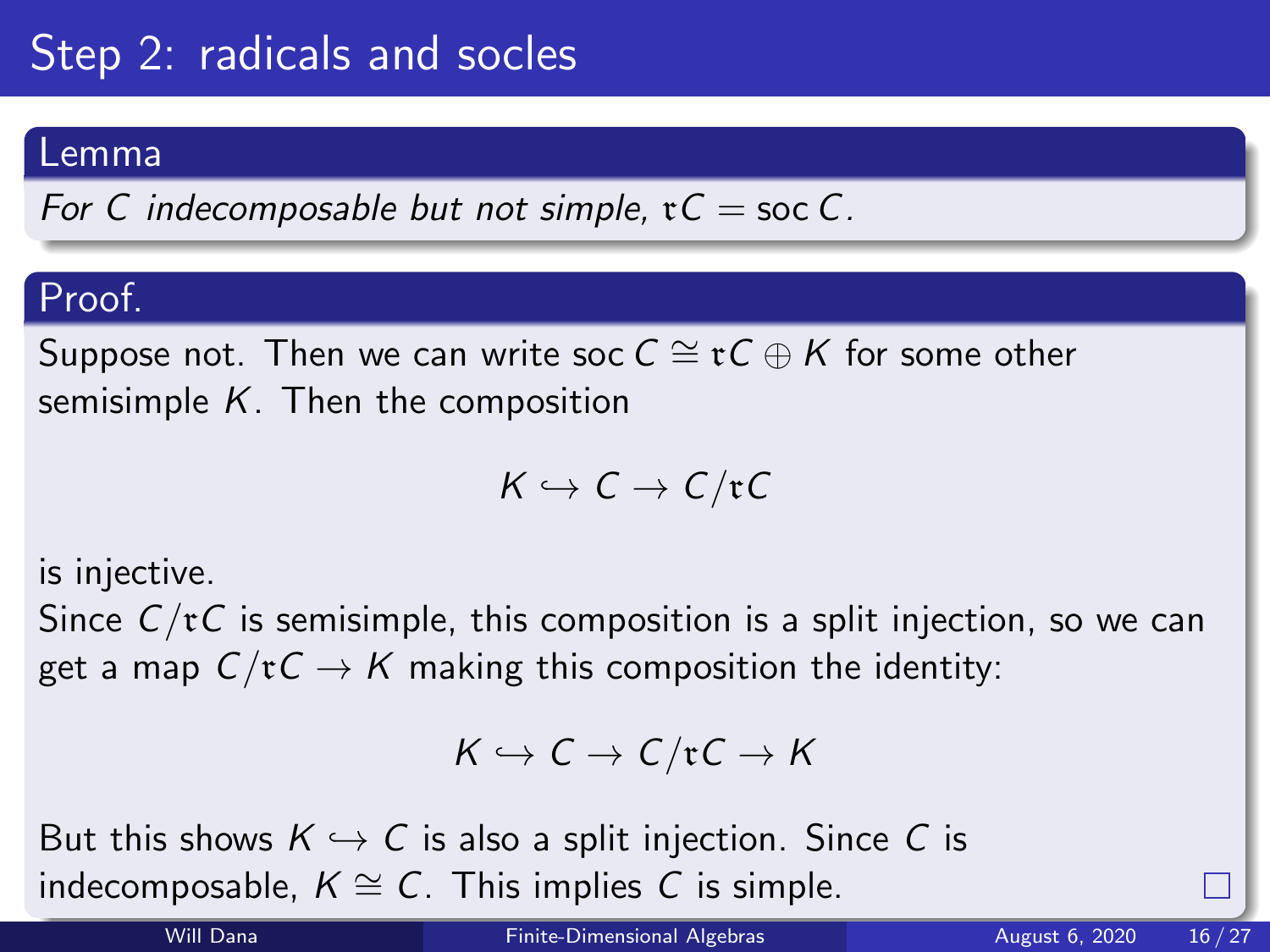Now let C be any indecomposable.

- Suppose  $\ell(\mathfrak{r}C) = s$  and  $\ell(C/\mathfrak{r}C) = t$ .
- Since  $\tau C$  and  $C/\tau C$  are both semisimple, and we only have one simple module,

$$
\mathfrak{r} \mathit{C} \cong \mathit{S}^{\mathit{s}}, \quad \mathit{C}/\mathfrak{r} \mathit{C} \cong \mathit{S}^{\mathit{t}}
$$

If  $P \to C$  is a projective cover,  $P/\mathfrak{r} P \to C/\mathfrak{r} C \cong S^t$  is an isomorphism. Then  $P \cong \Lambda^t$ .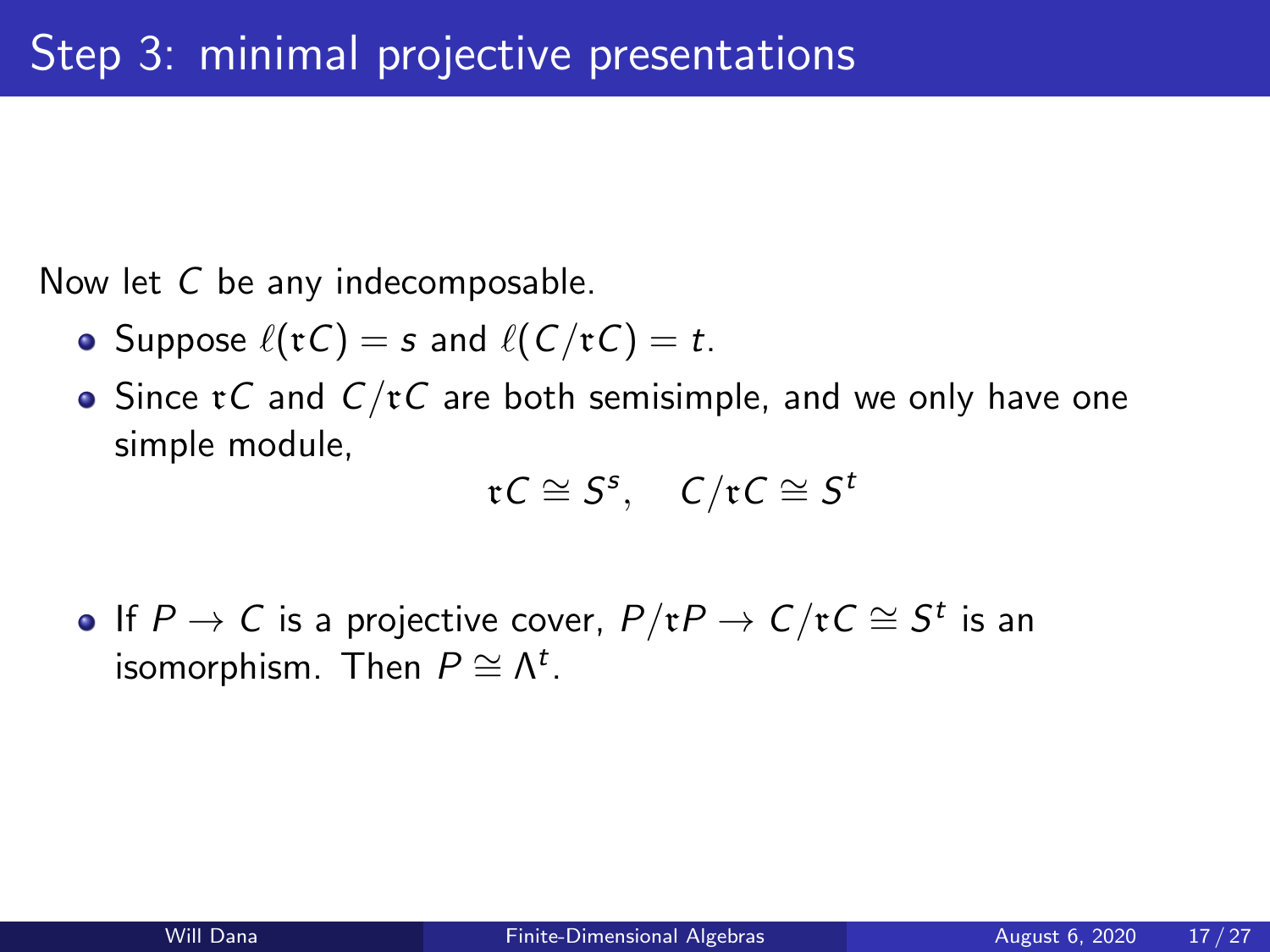$\ell(\mathfrak{r}C) = s$ ,  $\ell(C/\mathfrak{r}C) = t$ 

• To compute the kernel of the cover  $\Lambda^t \to C$ , we use the snake lemma:



- We have ker $(\Lambda^t \rightarrow S^t) \cong \mathfrak{r}^t \cong S^{2t}$ , which forces ker $(\Lambda^t \to C) \cong S^{2t-s}$ . This, in turn, has projective cover  $\Lambda^{2t-s}$ .
- **•** Thus the minimal projective presentation looks like

$$
\Lambda^{2t-s}\to\Lambda^t\to\mathit{C}\to0
$$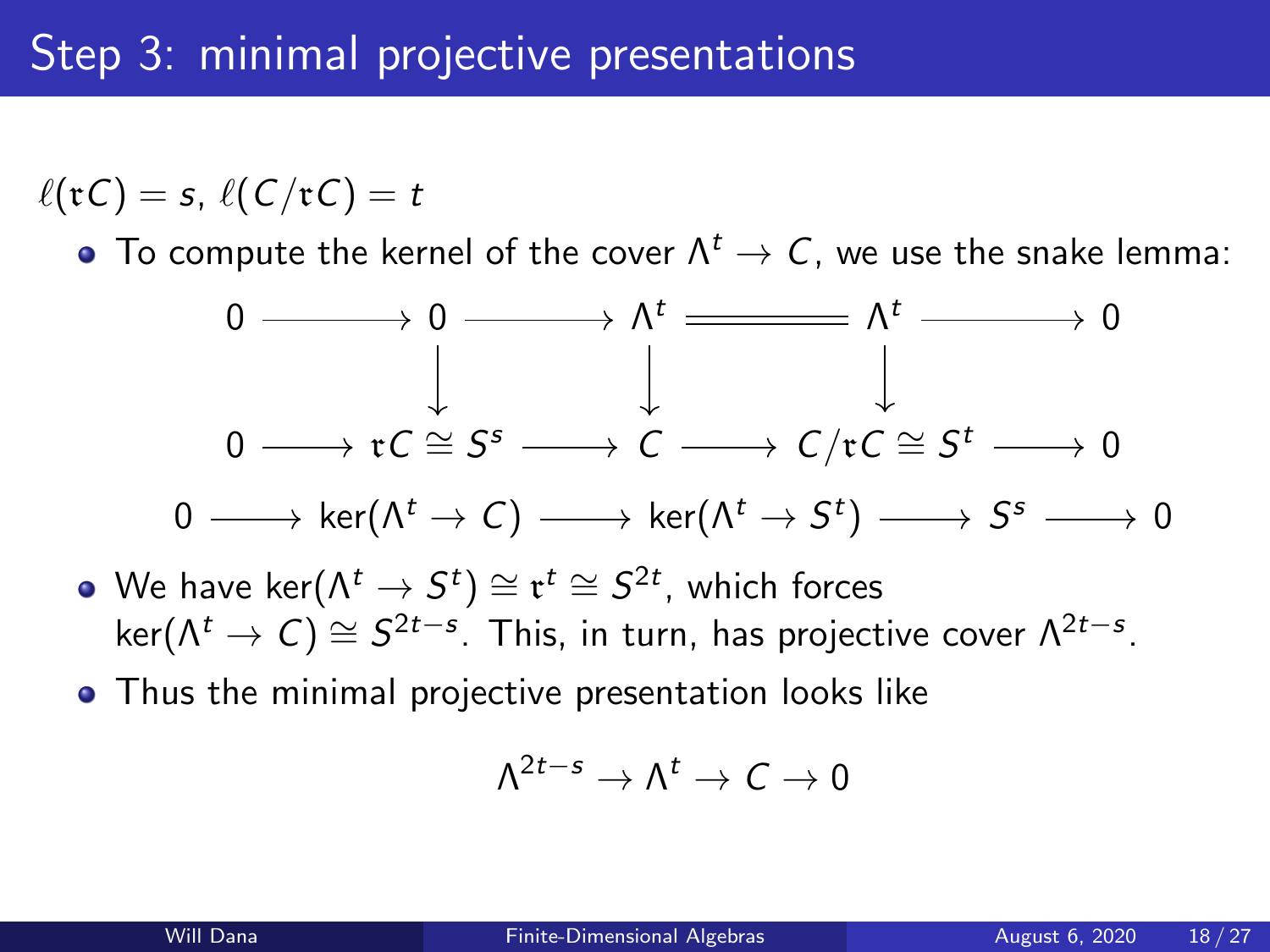$\ell(\mathfrak{r}C) = s, \ell(C/\mathfrak{r}C) = t$ From duality, as long as  $C \not\cong S$ , we know that

$$
\mathfrak{r}DC = D(C/\operatorname{soc} C) = D(C/\mathfrak{r}C)
$$

$$
DC/\mathfrak{r}DC = D(\operatorname{soc} C) = D(\mathfrak{r}C)
$$

so  $\ell(\tau DC) = t$ ,  $\ell(DC/\tau DC) = s$ , and DC has the minimal projective presentation

$$
\Lambda^{2s-t}\to\Lambda^s\to DC\to 0
$$

In turn, we have a minimal projective presentation

$$
\Lambda^s\to \Lambda^{2s-t}\to \text{Tr}\, D C\to 0
$$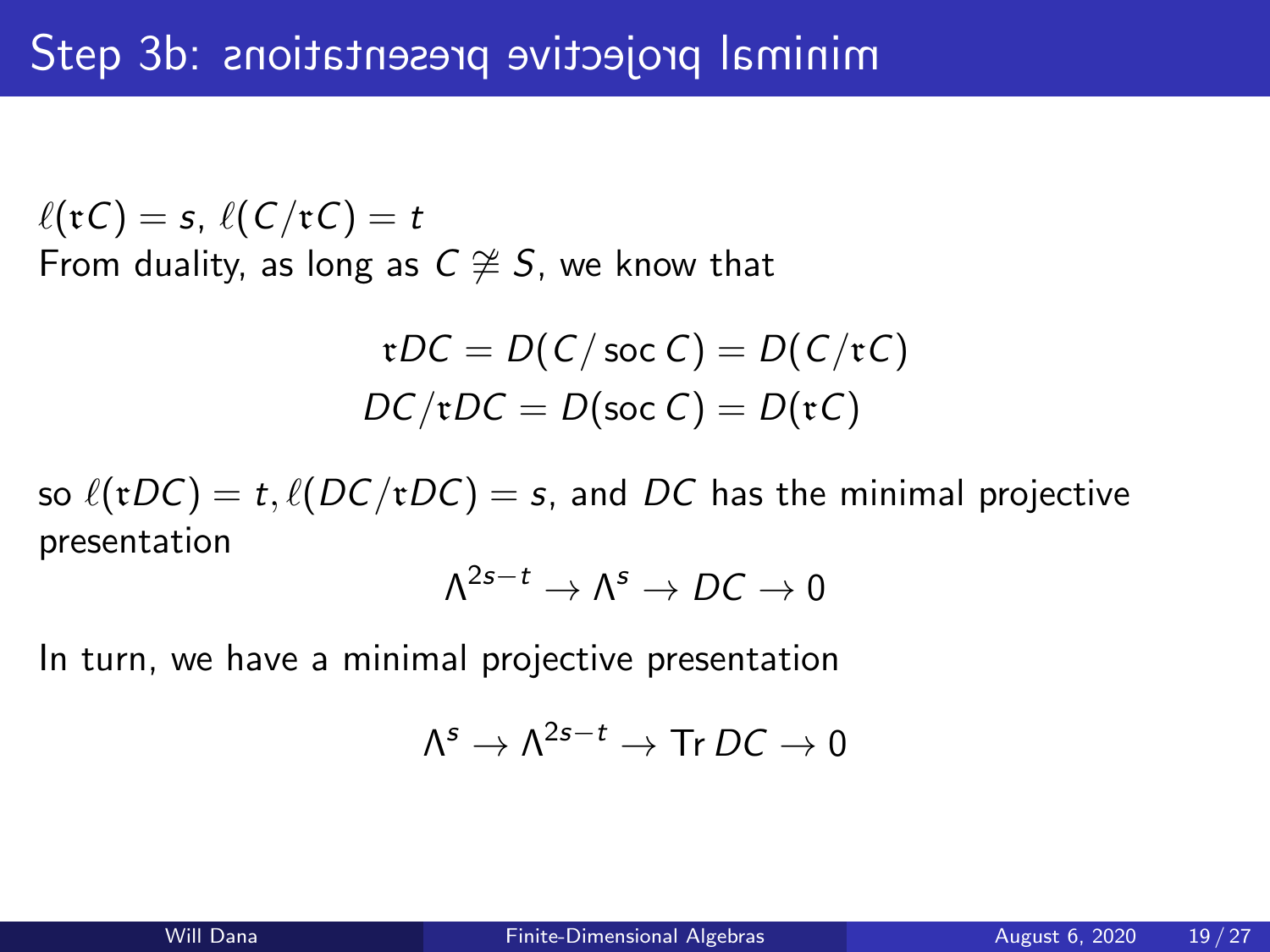# Step 4: Iterating Tr D

First, DS is also simple, with projective presentation  $\Lambda^2\to S^2\cong \mathfrak r\hookrightarrow \Lambda\to DS\to 0$ 

For C indecomposable, not simple:

$$
\Lambda^{2t-s} \to \Lambda^t \to C \to 0
$$
  
\n
$$
\Lambda^{2s-t} \to \Lambda^s \to DC \to 0
$$
  
\n
$$
\Lambda^2 \to \Lambda \to DS \to 0
$$
  
\n
$$
\Lambda \to \Lambda^2 \to \text{Tr } DS \to 0 \qquad s = 3, t = 2
$$
  
\n
$$
\Lambda^4 \to \Lambda^3 \to D \text{ Tr } DS \to 0
$$
  
\n
$$
\Lambda^3 \to \Lambda^4 \to (\text{Tr } D)^2 S \to 0 \qquad s = 5, t = 4
$$
  
\n
$$
\Lambda^6 \to \Lambda^5 \to D (\text{Tr } D)^2 S \to 0
$$
  
\n
$$
\Lambda^5 \to \Lambda^6 \to (\text{Tr } D)^3 S \to 0 \qquad s = 7, t = 6
$$

.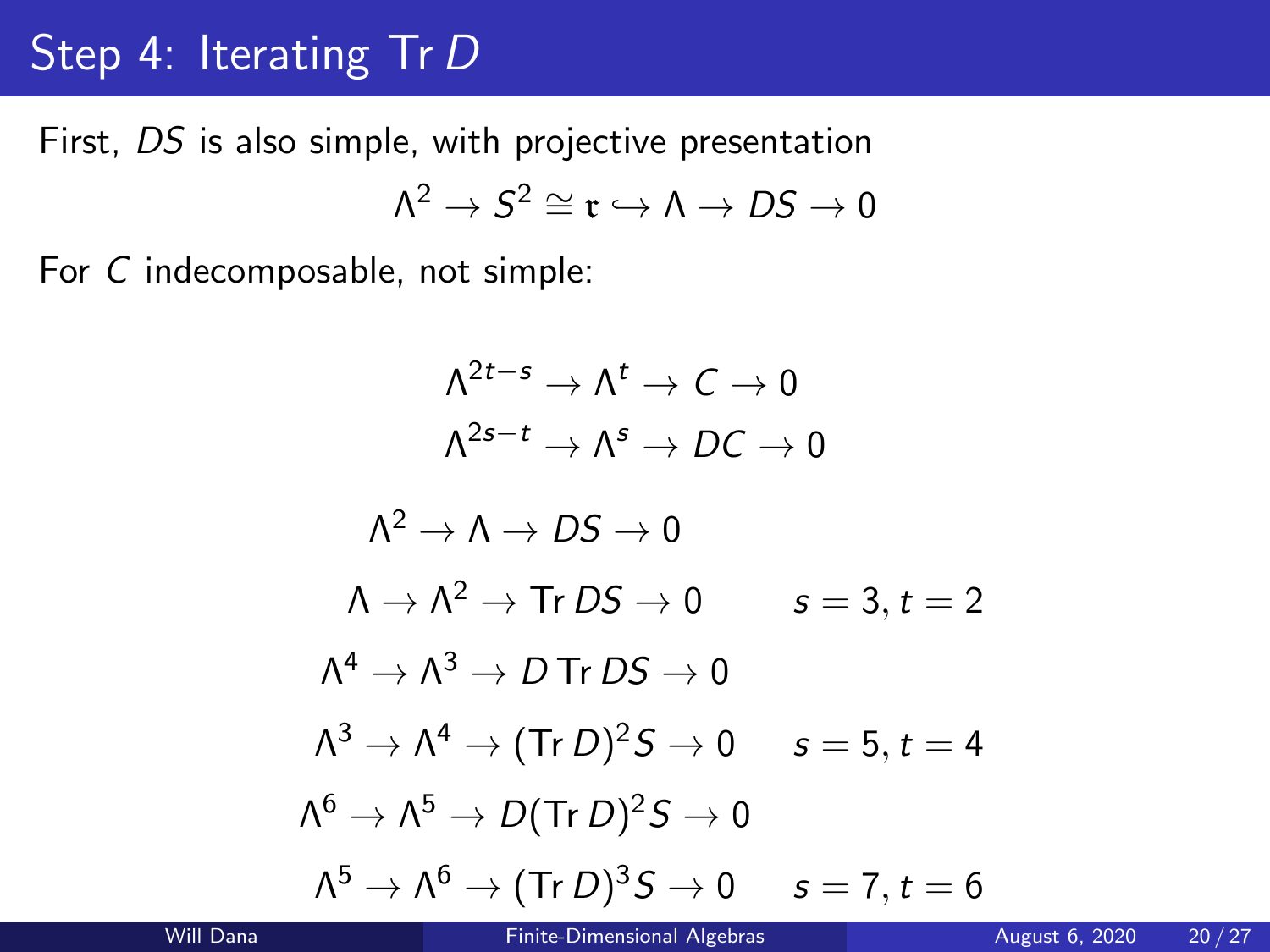# <span id="page-17-0"></span>Almost split morphisms

### Definition

A morphism  $f : B \to C$  is right almost split if:

- It is not a split surjection.
- If  $h: X \to C$  is not a split surjection, it factors through f:



Note that if h is a split surjection and factors through  $f$ ,  $f$  is also a split surjection:



$$
f(j\mathsf{s}) = \mathsf{h}\mathsf{s} = \mathsf{id}_C
$$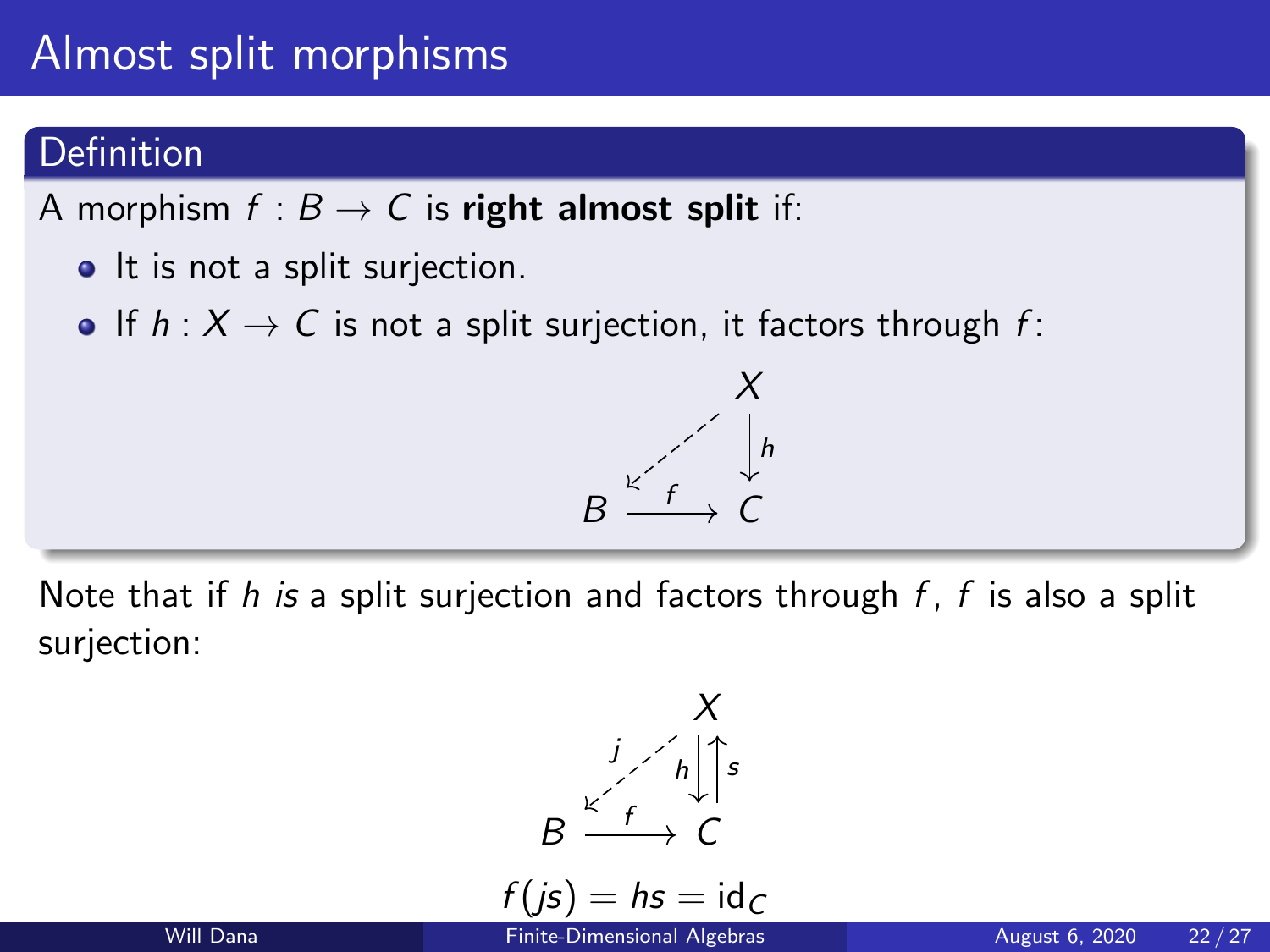# Almost split morphisms

## Definition

A morphism  $g : A \rightarrow B$  is **left almost split** if:

- It is not a split injection.
- If  $e : A \rightarrow Y$  is not a split injection, it factors through g:



### **Definition**

An exact sequence

$$
0 \to A \xrightarrow{f} B \xrightarrow{g} C \to 0
$$

is an **almost split sequence** if f is left almost split and  $g$  is right almost split.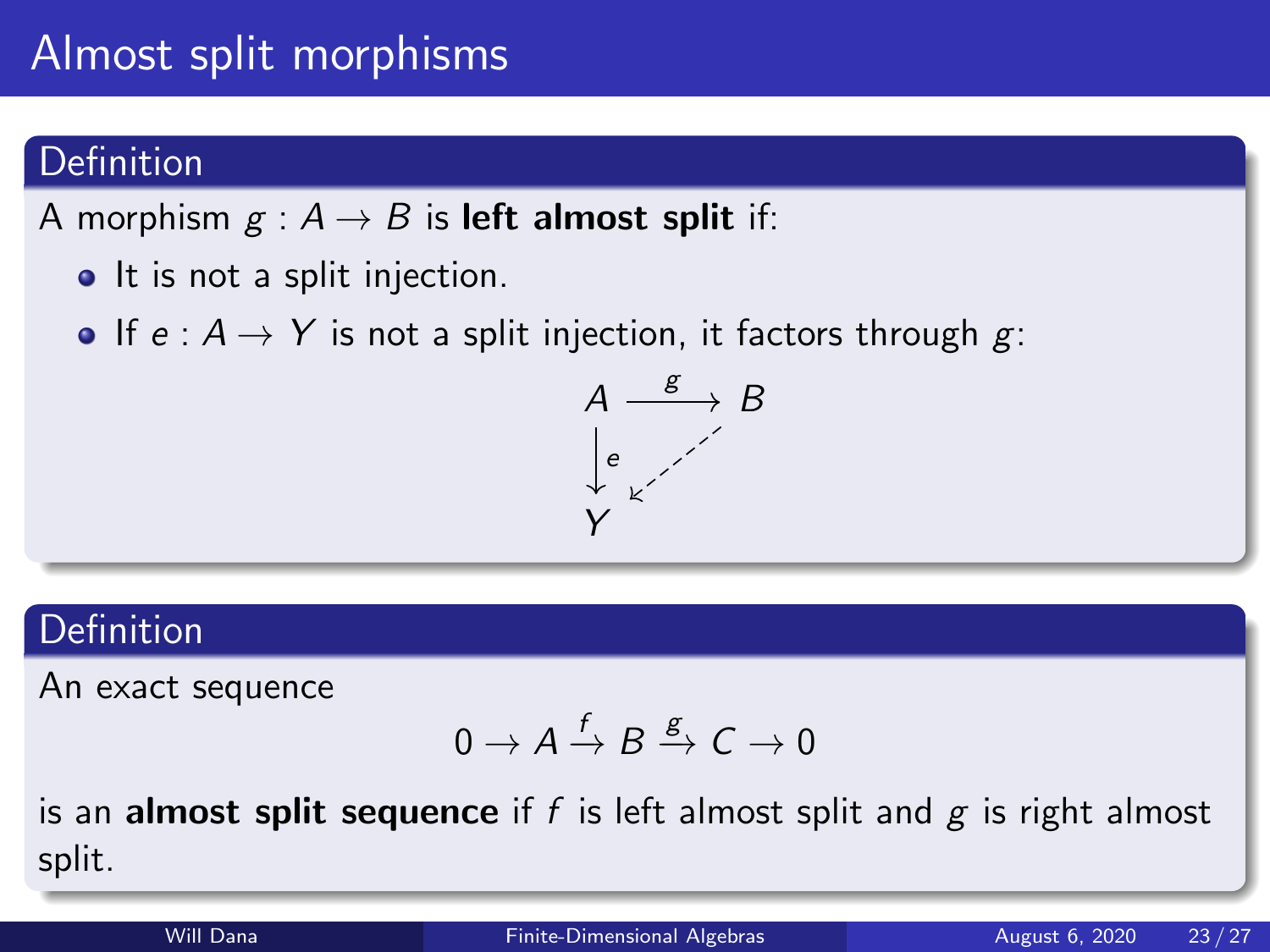# An example of an almost split sequence

Let  $\Lambda = k[x]/(x^n)$ .

- The indecomposable modules are  $k[x]/(x^i)$  for  $1\leq i\leq n.$
- For  $i \neq n$ , consider the exact sequence

$$
0 \to k[x]/(x^i) \xrightarrow{g} k[x]/(x^{i-1}) \oplus k[x]/(x^{i+1}) \xrightarrow{f} k[x]/(x^i) \to 0
$$

where  $g(p) = (\overline{p}, xp)$ ,  $f(p, q) := xp - \overline{q}$ .

- To see why this is almost split, consider the case of an indecomposable  $k[x]/(x^j)$  mapping to  $k[x]/(x^i).$  Either:
	- $\left. k[x]/(x^{j}) \rightarrow k[x]/(x^{i})$  is not surjective, and factors

$$
k[x]/(x^j) \rightarrow k[x]/(x^{i-1}) \rightarrow k[x]/(x^i)
$$

 $k[x]/(x^{j}) \rightarrow k[x]/(x^{i})$  is surjective but not injective, and factors

$$
k[x]/(x^j) \rightarrow k[x]/(x^{i+1}) \rightarrow k[x]/(x^i)
$$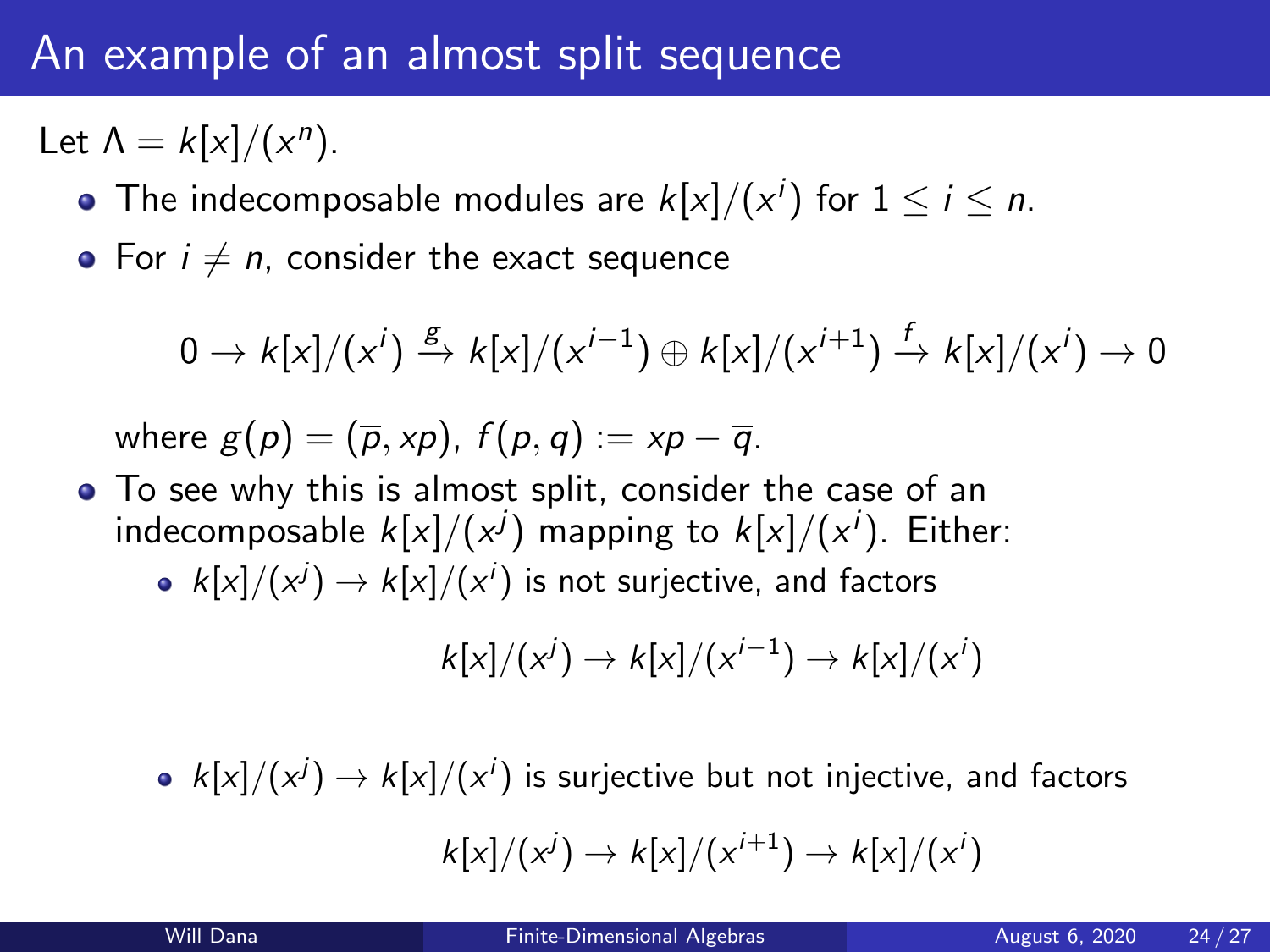# Which modules can appear in almost split sequences?

Suppose  $0 \to A \stackrel{g}{\to} B \stackrel{f}{\to} C \to 0$  is an almost split sequence.

- Note that C cannot be projective: every surjection to a projective module splits.
- Dually, A cannot be injective.

### Proposition

A and C are indecomposable.

### Proof.

Suppose C breaks into indecomposables  $C_1 \oplus \cdots \oplus C_n$ . Each inclusion of a summand  $\mathcal{C}_i \hookrightarrow \mathcal{C}$  factors through  $f : B \to \mathcal{C}$ ; but summing these maps together gives a factorization of  $id_C : C \rightarrow C$  through  $f : B \rightarrow CB$ . But this means the sequence splits. The case of A is dual.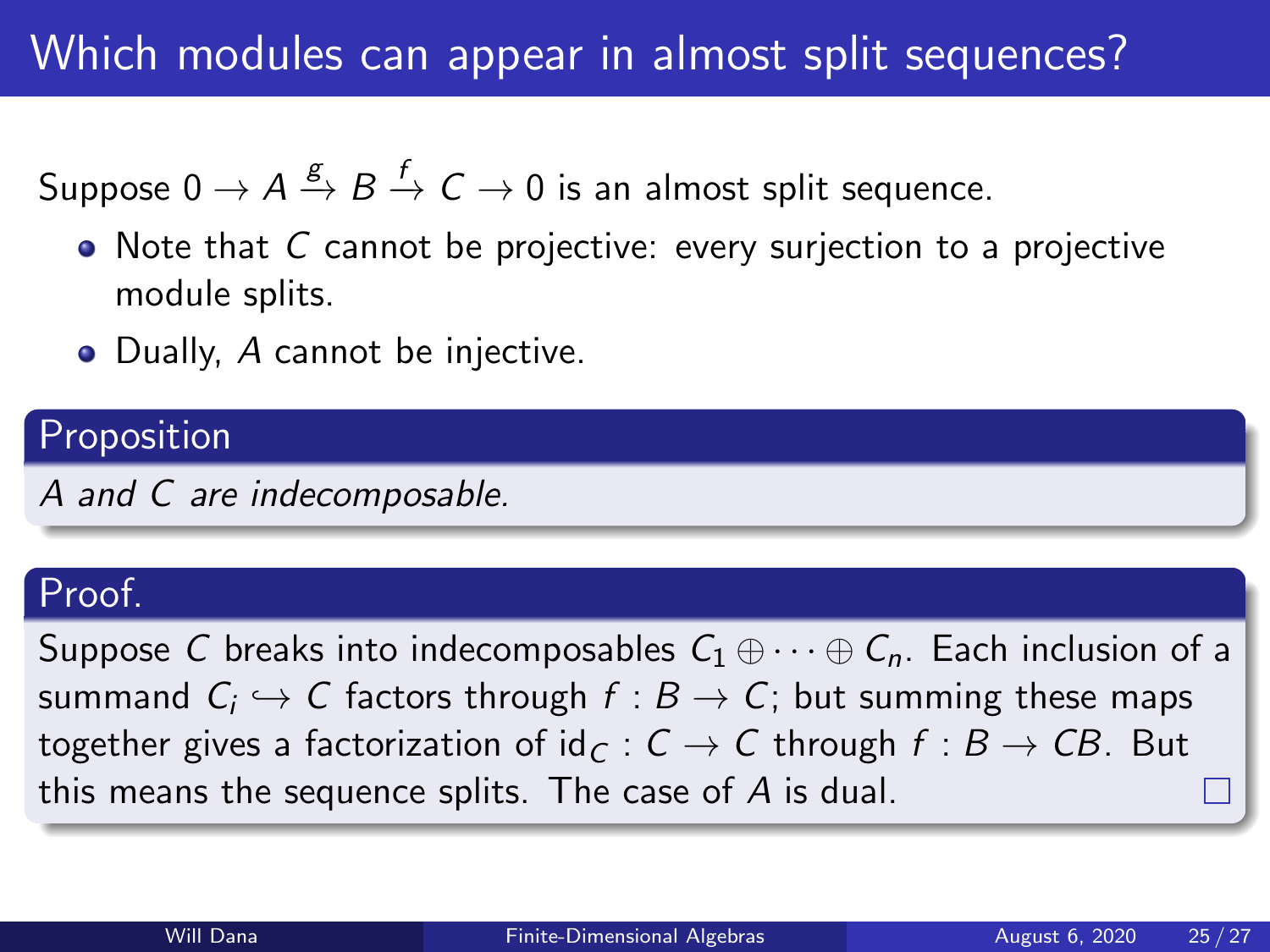#### Theorem

 $(1)$  Let C be an indecomposable, non-projective module. Then there exists an almost split sequence

### $0 \to D$  Tr  $C \to B \to C \to 0$

and any almost split sequence ending at C is isomorphic to this one.

 $(2)$  Let A be an indecomposable, non-injective module. Then there exists an almost split sequence

$$
0 \to A \to B \to \text{Tr } D A \to 0
$$

and any almost split sequence starting from A is isomorphic to this one.